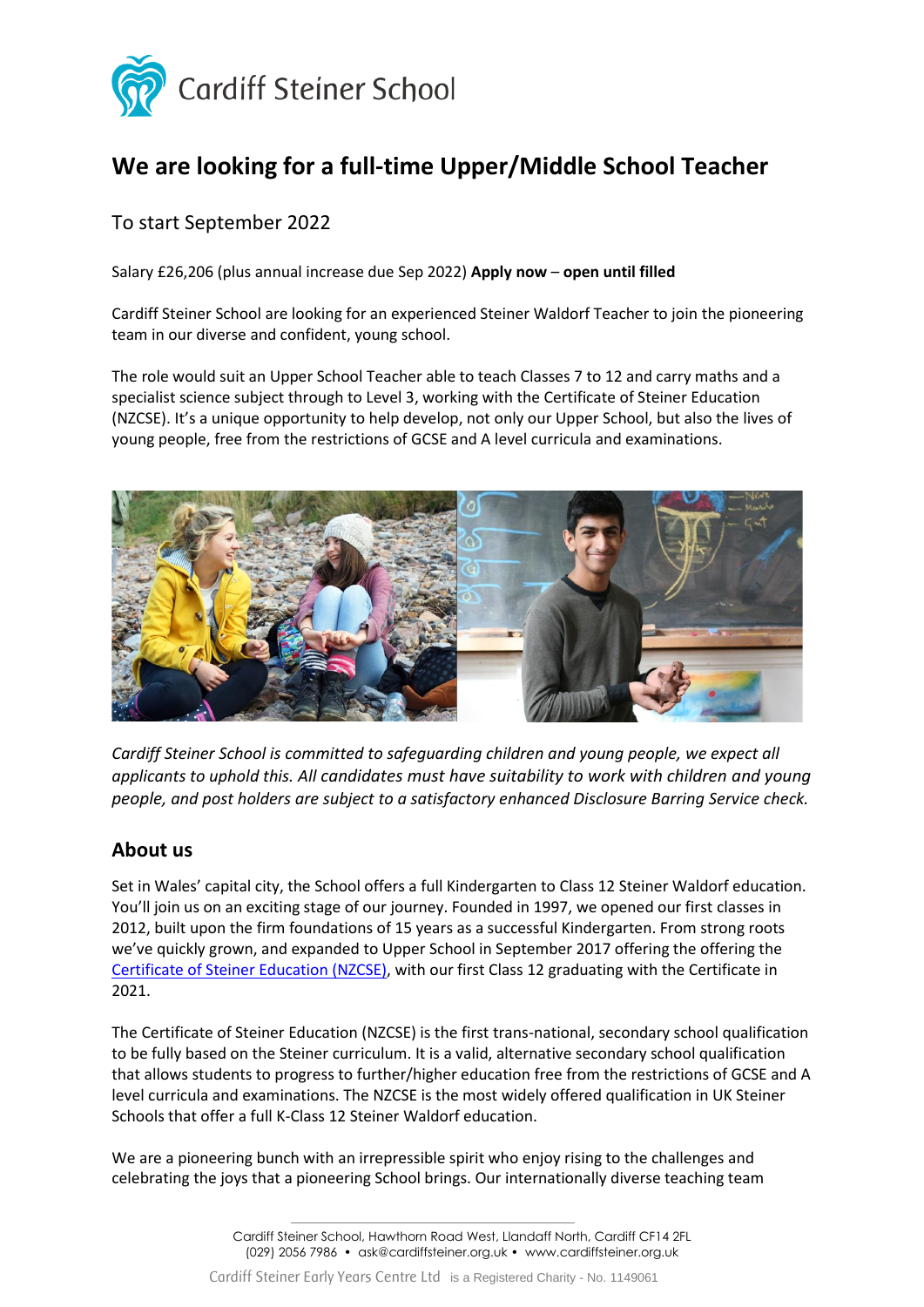includes subject teachers in Bothmer, Music, Handwork, Hard Craft, Eurythmy, Spanish, Games, as well as a team of specialist Upper School Teachers.

We are a small school by design, with a collaborative staff team, supportive families and a strong community spirit. Our teachers are at the heart of our success and we have developed a strong culture of collaboration where staff are valued and your input, enthusiasm and talents will be welcomed and appreciated. You'll have the support and guidance of our Upper School Education Coordinator, [Ian Powell,](https://www.cardiffsteiner.org.uk/portfolio-item/ian-powell/) and will benefit from a professional development programme of mentoring, peer observation and training in delivery of the NZCSE.

We are a UK Steiner Waldorf School Fellowship Associate School and are fully independent. Please visit our website a[t www.cardiffsteiner.org.uk](http://www.cardiffsteiner.org.uk/) to learn more about the School.

## **About you**

You'll be an experienced Waldorf Teacher, able to carry maths and a specialist science subject through to Level 3, and work with differentiated learning and assess in a number of creative ways. You'll have a successful track record of designing and delivering inspiring lessons to teenagers, have a genuine love for teaching this age group and the ability to relate to and inspire them.

With excellent subject knowledge, you'll be educated in your specialist area to degree level, or be able to demonstrate a high level of competence through experience of teaching to this age group/level.

You will be teaching Maths and Science Main Lessons, plus weekly Maths/Science subject lessons, to our Classes 7/8, 9/10, 11/12, working closely with Class 7/8 in the 2022-23 school year and becoming their Class Guardian as they move into Upper School.

We operate a two-year combined class system and you will have the advice and support of teachers experienced in working with the pedagogical needs of combined classes.

# **About Cardiff**

Cardiff, Wales' capital city, is situated on the beautiful coastline of South Wales, and within easy reach of most places in the UK (we're just two hours from London by rail or road). Residents enjoy all the benefits of a cosmopolitan capital city (prominent universities, a large teaching hospital, a worldclass opera company and thriving arts community) combined with a small-town friendliness, and a cost of living significantly lower than other parts of the UK -and we're surrounded by some of the most stunning countryside, coastline and beaches in the UK. Read more about Cardiff in our [Welcome to Cardiff Guide.](https://www.cardiffsteiner.org.uk/wp-content/uploads/2021/03/Cardiff-An-introduction-smaller-size.pdf)

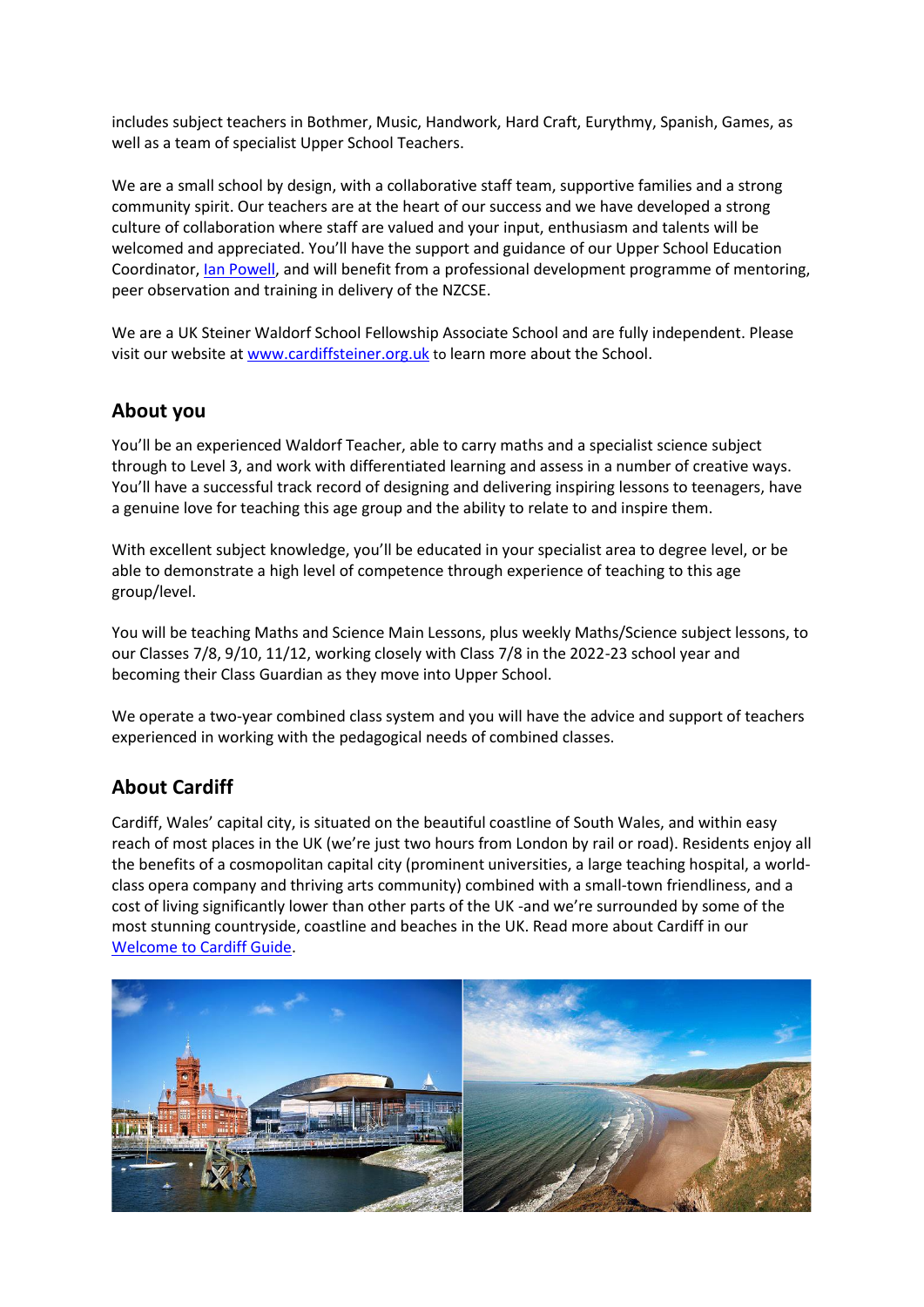The post benefits from a tiered **Staff Fees Discount Scheme** with up to 85% off school fees for children of staff members, depending on family income (pro rata for part-time posts).

We have staff with property expertise who can **help you find and secure suitable accommodation to rent or buy**. Cardiff has is a lively rental market with options from city, suburban, rural and semirural properties all within a 40 minute drive time of the School.

## **How to apply**

Please feel very welcome to contact us to discuss the post on ask@cardiffsteiner.org.uk (029) 2056 7986 (email anytime, phone term-time only).

**Please take a look at the Job Description and Person Specification** and complete and return the Application Form and Equality & Diversity Questionnaire to:

Nicola Robinson, Cardiff Steiner School, Hawthorn Road West, Llandaff North, Cardiff CF14 2FL [ask@cardiffsteiner.org.uk](mailto:ask@cardiffsteiner.org.uk)

Please either type directly in the forms using Microsoft Word, or print out and complete the forms in black ink.

The recruitment process will involve an interview and observed practice.

#### **Come and Visit Us**

If you are thinking about applying, but would like to find out more about us first, you are warmly invited to come and visit us. We'd love to meet you. Just contact us to arrange a time.

#### **See Person Specification and Job Description overleaf**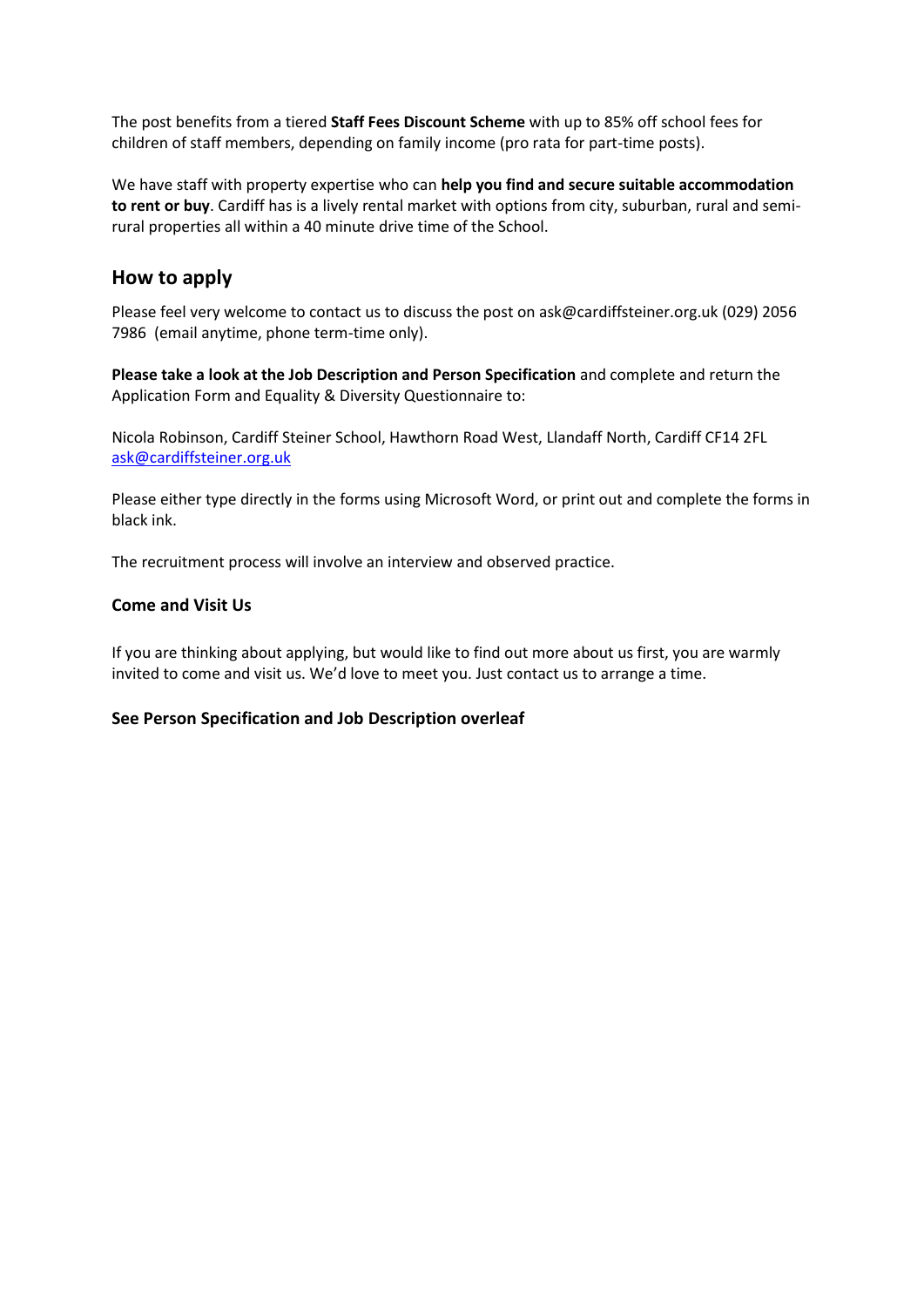

# **Upper/Middle School Teacher Person specification**

The following skills, abilities and experience are required for the posts.

## **Essential**

- Proven experience as an Upper School Teacher, with good working knowledge of the Steiner Waldorf approach
- The ability to teach Classes 7/8 to 12/13 and carry maths and a specialist science subject through to Level 3
- A successful track record of designing and delivering inspiring lessons to teenagers, ideally in a Steiner Waldorf School , or equivalent appropriate experience
- Excellent subject knowledge
- Educated in relevant teaching subject/s ideally to degree level, or be able to demonstrate a high level of competence through experience of teaching to this age group/level
- A committed individual with a real interest in Steiner-Waldorf education who supports the School's ethos and approach to education
- The skills and passion to work creatively with students to support their educational and personal development
- A genuine love for teaching and working with adolescents, and an ability to relate to and inspire them
- Excellent planning and assessment skills, in order to support students to achieve their potential, and to facilitate them meeting assessment standards in the Certificate of Steiner Education
- An interest in working with Restorative Approaches in creating and maintaining a positive learning environment
- An ability to maintain good discipline and behaviour with a consistent, firm but caring approach
- An ability to communicate and cooperate well with colleagues and parents
- An ability to work in a small, close knit team, and willingness to work with colleagues in the continued development of the School and the curriculum
- Self-motivation and an appreciation and enjoyment for rising to the challenges of helping develop a young school
- Excellent written and verbal communication skills
- Competent IT skills with the ability to use common word processing/spreadsheet applications, and the aptitude to use the School's various online data systems
- A flexible, positive approach to work and the ability to work under pressure
- A sense of humour
- A track record of being punctual and reliable
- Suitability to work with children and young people and a satisfactory enhanced Disclosure Barring Service check. The School is committed to safeguarding and promoting the welfare of children and young people and expects all staff to share this commitment.
- Candidates from abroad will be asked to provide criminal records clearance from countries of residence, as well as evidence of eligibility to work in the UK. Candidates must have the right to work in the UK prior to application.

### **Desirable**

- An approved Steiner Waldorf Teaching Qualification
- Experience or knowledge of working with the Certificate of Steiner Education (NZCSE) or an equivalent Level 3 Qualification
- Basic knowledge of Health & Safety
- Practical/artistic skills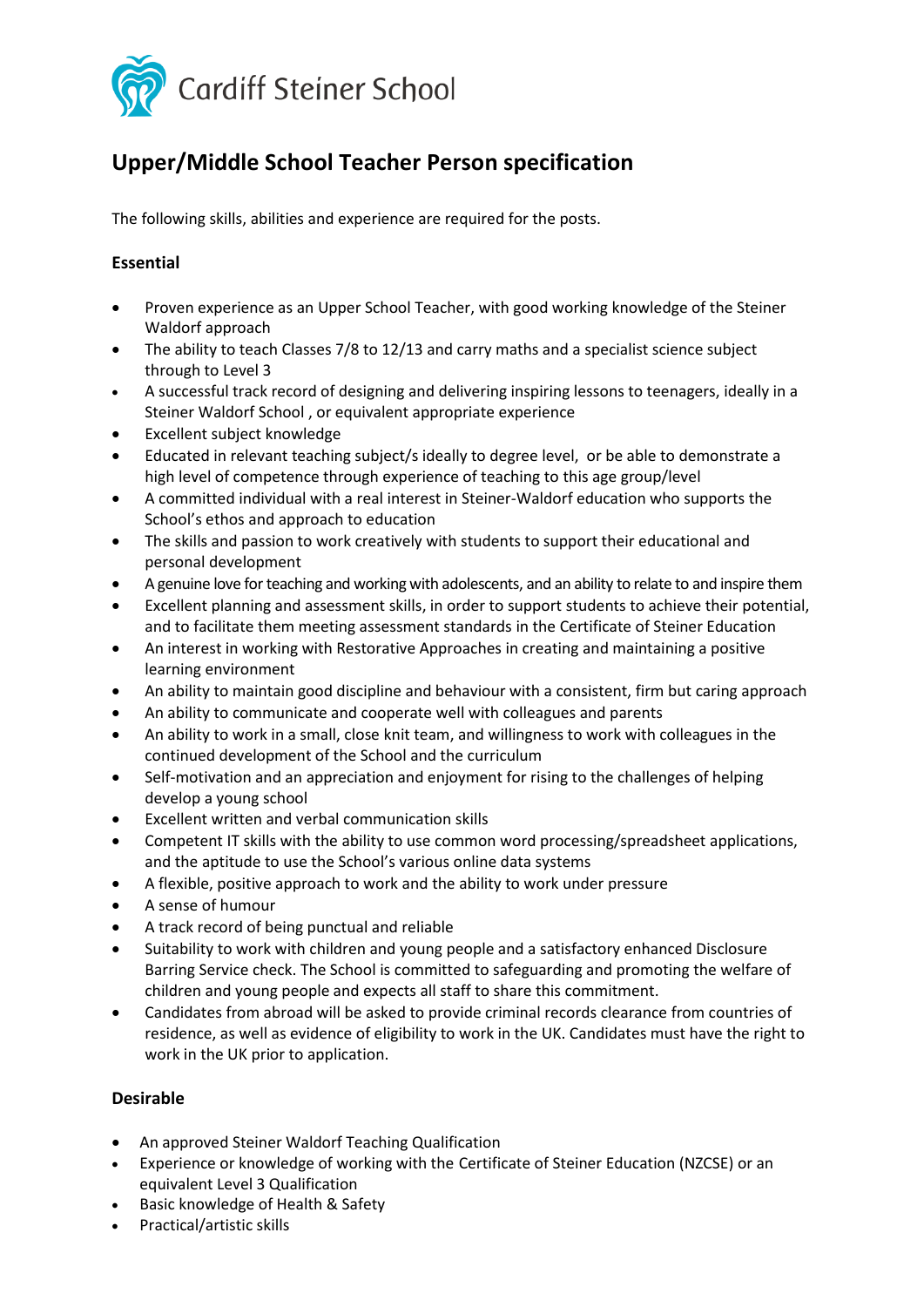# **Upper/Middle School Teacher Job Description**

**Responsible to:** The position is part of the Upper School Faculty, a team of teachers carrying responsibility for students from Class 8/9 to the end of Class 12/13. The post will also work with Class 7/8 as they approach Upper School.

The faculty currently comprise a team of 2 full time and 10 part time Teachers plus Learning Support Team. The Faculty work with the leadership and support of the Upper School Education Coordinator and Teaching Development Group. The position is accountable through the College to the Board of Trustees.

# **Duties:**

### **Teaching and other areas**

- 1. To bring a secure understanding of the Steiner curriculum, teaching approach and the pedagogical principles that underpin them, and to renew and further this through study, ongoing reflection and discussion of classroom practice.
- 2. To nurture the healthy development of the young people's physical, social, emotional and cognitive skills, in a way which is appropriate to their age, and which enables all students to recognise and achieve their potential, and facilitate them meeting assessment standards in the Certificate of Steiner Education (NZCSE).
- 3. To teach:
	- a. Main Lessons for relevant subject areas in Upper School, and to Class 7/8 as they move towards Upper School
	- b. Additional/Subject Lessons as appropriate to the post holder's skills
	- c. The post will move to primarily teach in the Upper School but will have some duties teaching students in Middle School, and/or supporting Middle School teachers in the delivery of lessons within the post holder's subject areas.
- 4. To take overall responsibility for lessons taught including:
	- Maintaining good discipline and creating a harmonious learning environment where students feel safe, happy and can learn effectively
	- Ensuring good work and study habits are developed
	- Using effective assessment and recording systems to identify students' progress and learning needs, and use this to support teaching and planning, in accordance with School policies and the requirements of the Certificate of Steiner Education (NZCSE)
	- Ensuring the curriculum is appropriate and inclusive for all students, with effective differentiation and support that it is adequately monitored and evidenced
	- Understanding teachers' responsibilities to students with ALN and taking ownership of their provision and progress within your class/teaching group, through inclusive and reflective practice
	- Promoting independent learning and student leadership in lessons
	- Preparing and planning your teaching to ensure effective delivery of the curriculum in accordance with statutory and School requirements
	- Planning the delivery of the curriculum so that appropriate evidence can be collected and marked, and the requirements of the NZCSE be fully met
	- Keeping appropriate records, plans and student files, and completing student reports in accordance with statutory and School requirements